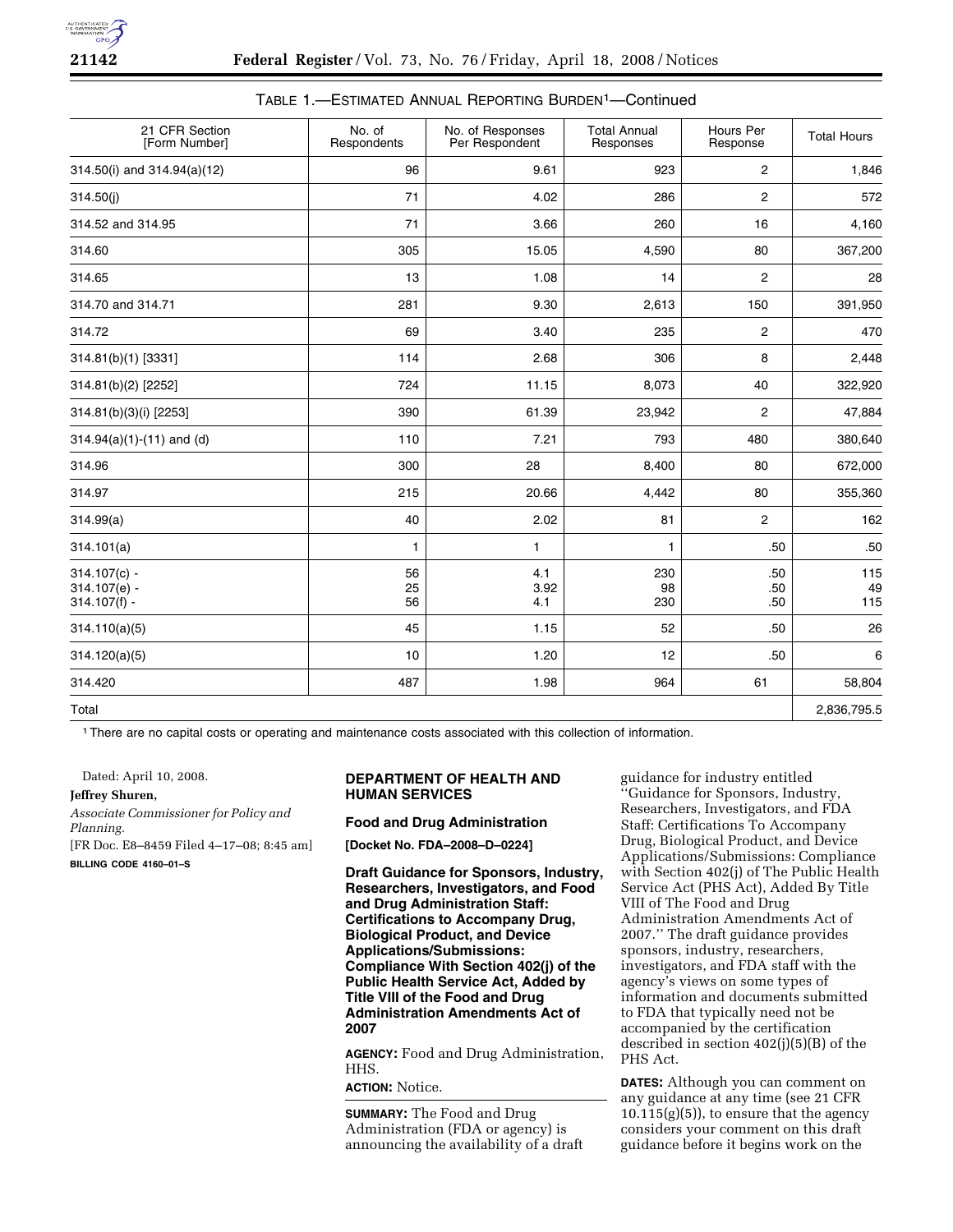final version of the guidance, submit written or electronic comments on the draft guidance by June 17, 2008. **ADDRESSES:** Submit written requests for single copies of the draft guidance to the Office of Policy (HF–11), Office of Commissioner, Food and Drug Administration, 5600 Fishers Lane, Rockville, MD 20857. Send one self addressed adhesive label to assist that office in processing your requests. See the **SUPPLEMENTARY INFORMATION** section for electronic access to the draft guidance document.

Submit written comments to the Division of Dockets Management (HFA– 305), Food and Drug Administration, 5630 Fishers Lane, rm.1061, Rockville, MD 20852. Submit electronic comments to *http://www.regulations.gov*.

# **FOR FURTHER INFORMATION CONTACT:**

Jarilyn Dupont, Office of Policy (HF– 11), Food and Drug Administration, 5600 Fishers Lane, Rockville, MD 20857, 301–827–3360.

## **SUPPLEMENTARY INFORMATION:**

#### **I. Background**

Title VIII of the Food and Drug Administration Amendments Act of 2007 (FDAAA) (Public Law 110–85) amended the PHS Act by adding new section 402(j) (42 U.S.C. 282(j)). The new provisions require that additional information be submitted to the clinical trials data bank

(*www.ClinicalTrials.gov*) previously established by the National Institutes of Health (NIH)/National Library of Medicine, including expanded information on clinical trials and information regarding the results of clinical trials.

One new provision, section 402(j)(5)(B) of the PHS Act, requires that a certification accompany certain human drug, biological product, and device applications and submissions to FDA. The purpose of title VIII of FDAAA is to provide a means for ensuring that the public has access to information about certain clinical trials. Specifically, title VIII is intended to provide a mechanism for the public to learn about clinical trials that are being conducted, as well as the results of those trials. The certification, which accompanies certain applications and submissions to FDA, plays a role in helping to achieve the purposes of title VIII of FDAAA. One purpose of the certification is to require the submitter to confirm that it has complied with all applicable requirements of title VIII, including the requirement to register applicable clinical trials. Failure to submit a certification, knowingly submitting a false certification, failure to

submit required clinical trial information, and submission of clinical trial information that is false or misleading are all newly added prohibited acts under section 301(jj) of the Federal Food, Drug, and Cosmetic Act (the FD&C Act) (21 U.S.C. 331(jj)). Requiring a certification to accompany certain information and documents submitted to FDA is, therefore, one way of encouraging compliance with the provisions of the law.

The certification also serves the purpose of enabling FDA to exercise its responsibilities under the new law. The certification is critical to the agency's ability to determine whether the law has been complied with and whether a party has committed any of the new prohibited acts under section 301(jj) of the FD&C Act such that an enforcement action is appropriate. Section 402(j)(3)(F) of the PHS Act also requires FDA to notify the Director of NIH of certain actions taken on applications and reports that were accompanied by a certification. That notification alerts NIH to the fact that the responsible party must submit the results of the trials within a certain period of time, thereby enabling NIH to exercise its responsibilities under title VIII of FDAAA. The information in the certification form also will help FDA assist NIH in ''linking'' information posted on FDA's Web site regarding certain FDA regulatory actions to specific applicable clinical trials included in ClinicalTrials.gov. This linking, using the information in the certification form, eventually will allow FDA to help the public more easily correlate various reports, medical reviews, advisories, health alerts, advisory committee actions, and other materials with specific applicable clinical trials registered with ClinicalTrials.gov.

The certification requirement went into effect on December 26, 2007. To assist sponsors, industry, researchers, and investigators in complying with the requirement, FDA created a certification form, FDA Form 3674, that they may use to satisfy the certification requirement. Since the provision went into effect, FDA has received numerous inquiries asking whether various kinds of information and documents that sponsors, industry, researchers, and investigators submit to the agency should be accompanied by the certification.

The purpose of this draft guidance document is to provide FDA's current thinking regarding specific types of information and documents submitted to FDA under section 505, 515, 520(m), or 510(k) of the FD&C Act (21 U.S.C.

355, 360e, 360j(m), or 360(k)), or under section 351 of the PHS Act (42 U.S.C. 262) that typically need not be accompanied by the certification described in section 402(j)(5)(B) of the PHS Act. In determining whether specific information or documents submitted under the previously noted statutory sections typically should be accompanied by a certification, FDA has focused on the role the certification plays in achieving the purposes of title VIII of FDAAA. We believe that it would not further the purposes of the legislation if a certification were to accompany every type of information or document submitted to the agency regarding a medical product regulated by FDA.

While we intend the draft guidance to assist submitters in determining whether to submit a certification based on the type of document being submitted to FDA, this guidance does not address, nor does it make a recommendation on, all possible information and documents that may be submitted to FDA under those sections of the FD&C Act or the PHS Act. The guidance is currently limited to those specific types of submissions of information or documents described in the draft guidance. We will continue to review the types of information and documents that a certification typically does not need to accompany. We are interested in receiving comments from sponsors, industry, researchers, and investigators about additional types of information and documents submitted to FDA that typically need not be accompanied by a certification. (See section II of this document for instructions on how to submit comments on the draft guidance.) We intend to update this draft guidance document as appropriate to address additional information and documents that may be submitted under those sections and whether a certification should accompany those types of submissions of information or documents.

This draft guidance is being issued consistent with FDA's good guidance practices regulation (21 CFR 10.115). The draft guidance, when finalized, will represent the agency's current thinking on those types of submissions of information or documents a certification typically does not need to accompany. It does not create or confer any rights for or on any person and does not operate to bind FDA or the public. An alternative approach may be used if such approach satisfies the requirements of applicable statutes and regulations.